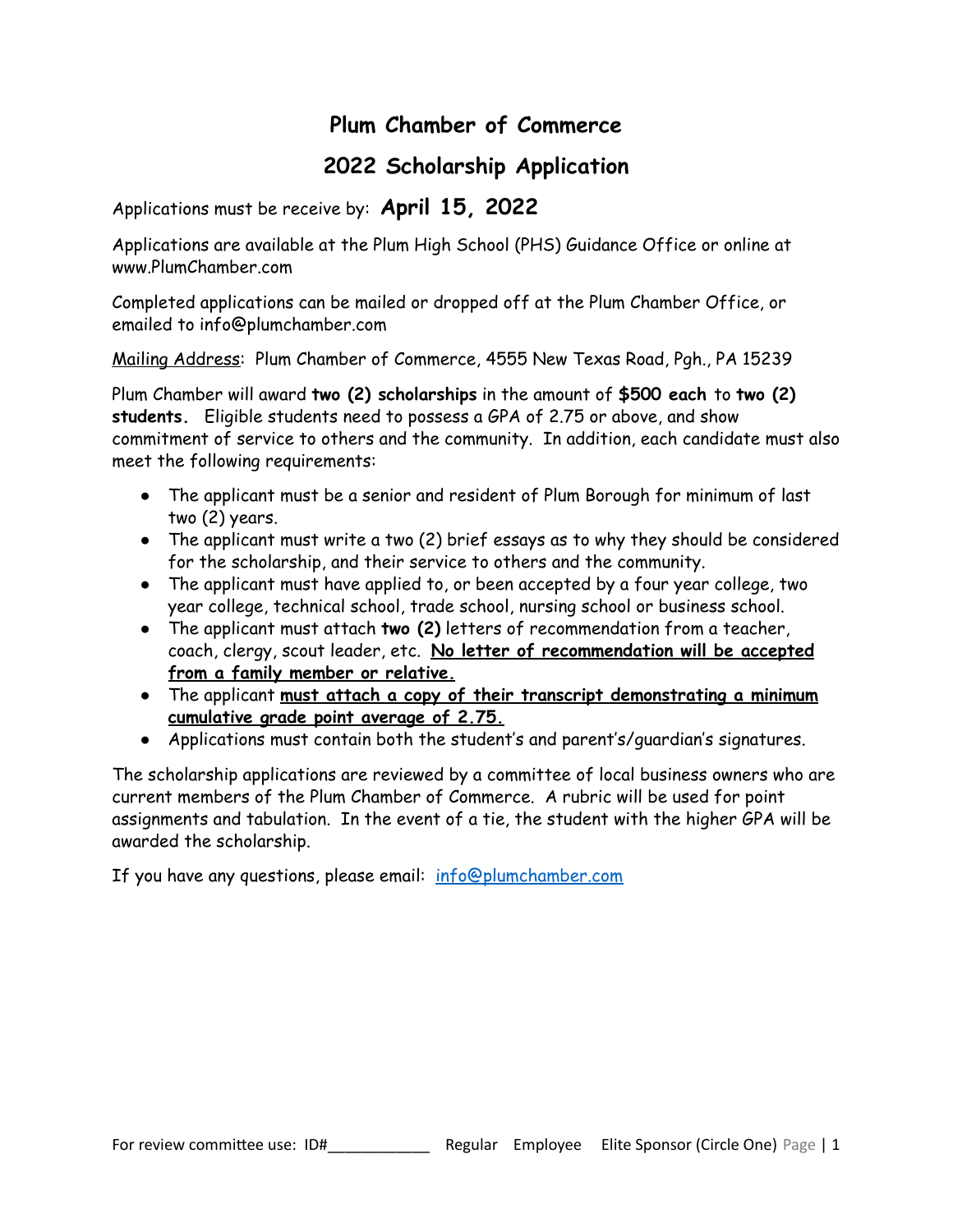## **Plum Chamber of Commerce Scholarship Application Form**

Applicant Information/Profile:

| Name:                                                                                                      |
|------------------------------------------------------------------------------------------------------------|
|                                                                                                            |
|                                                                                                            |
|                                                                                                            |
|                                                                                                            |
|                                                                                                            |
|                                                                                                            |
| List Post-Secondary Schools of Interest where you have applied and/or been accepted:                       |
|                                                                                                            |
| I, the undersigned, state the following information is accurate to the best of my<br>knowledge and belief. |
|                                                                                                            |
|                                                                                                            |
|                                                                                                            |
|                                                                                                            |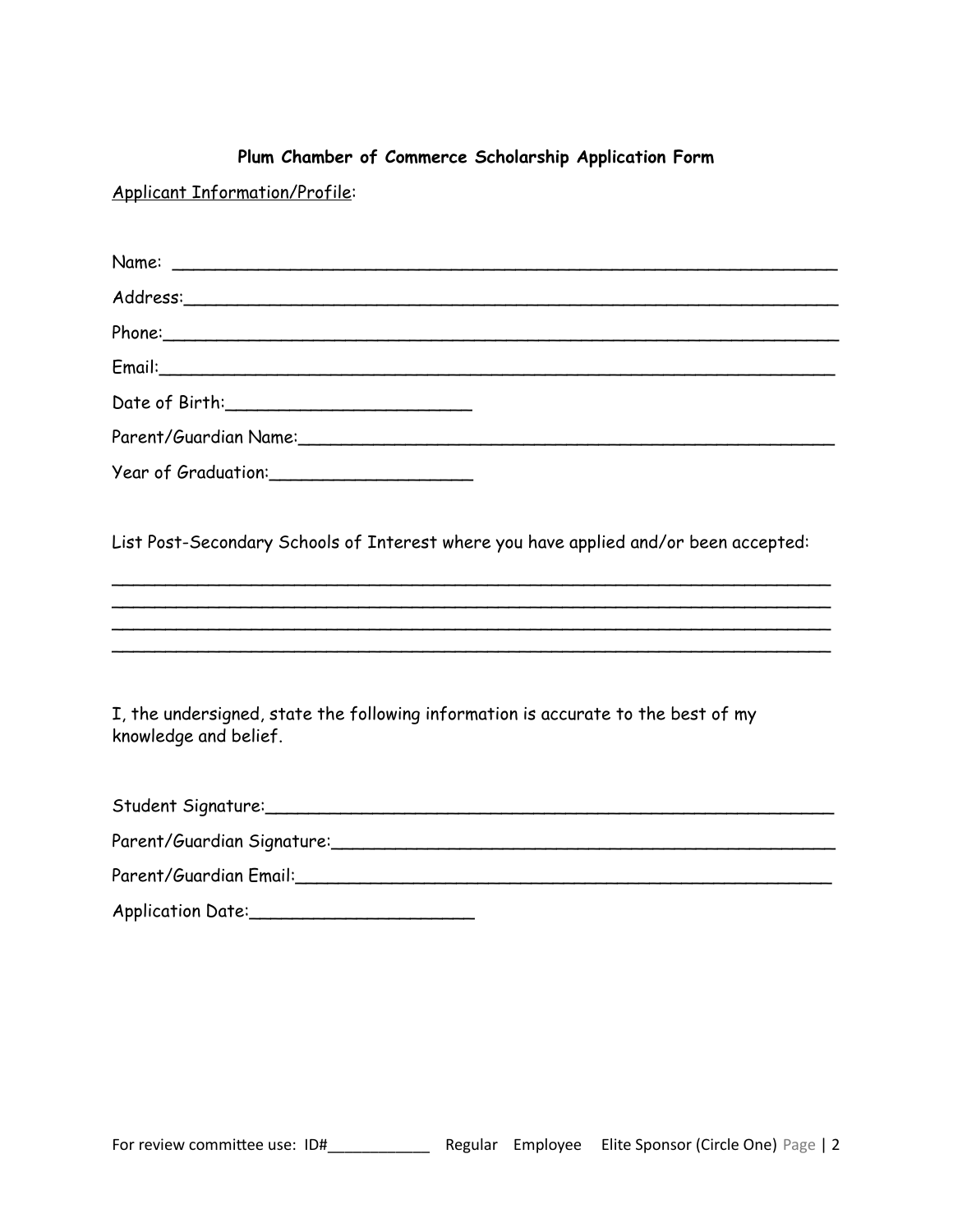Briefly describe your service to Others and the Community.

Briefly describe why you feel that you should be considered for this scholarship.

Is there any additional information you would like the Committee to review? You may add additional sheets, if necessary.

Please complete the following sections. You may add additional sheets, if necessary.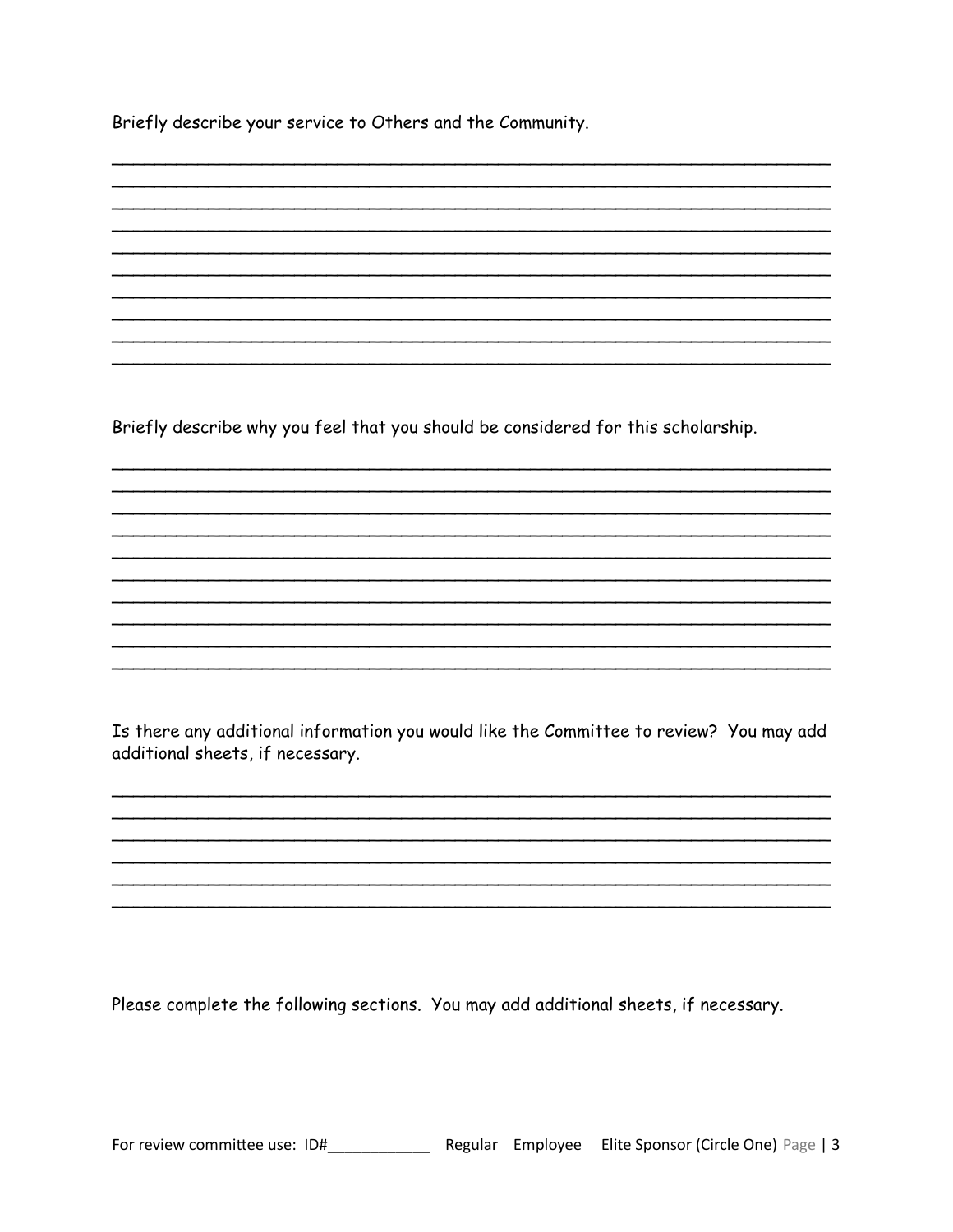1. **School Activities** – please list school activities and/or clubs that you were (are) involved in during grades 9-12.

| <b>Activity</b> | Years/Grades of<br>Participation | Honors Received/Position or<br><b>Offices Held</b> |
|-----------------|----------------------------------|----------------------------------------------------|
|                 |                                  |                                                    |
|                 |                                  |                                                    |
|                 |                                  |                                                    |
|                 |                                  |                                                    |
|                 |                                  |                                                    |
|                 |                                  |                                                    |
|                 |                                  |                                                    |

2. **Clubs/Groups and Volunteer Activities** – please list non-school related clubs, groups or other clubs that you were (are) involved in during grades 9-12. (ex. Boy/Girl Scouts, Soccer, Library, Church, Toys for Tots, etc.)

| Club/Group/Volunteerism | Years/Grades of<br>Participation | <b>Honors Received/Position</b><br>or Offices Held |
|-------------------------|----------------------------------|----------------------------------------------------|
|                         |                                  |                                                    |
|                         |                                  |                                                    |
|                         |                                  |                                                    |
|                         |                                  |                                                    |
|                         |                                  |                                                    |
|                         |                                  |                                                    |
|                         |                                  |                                                    |